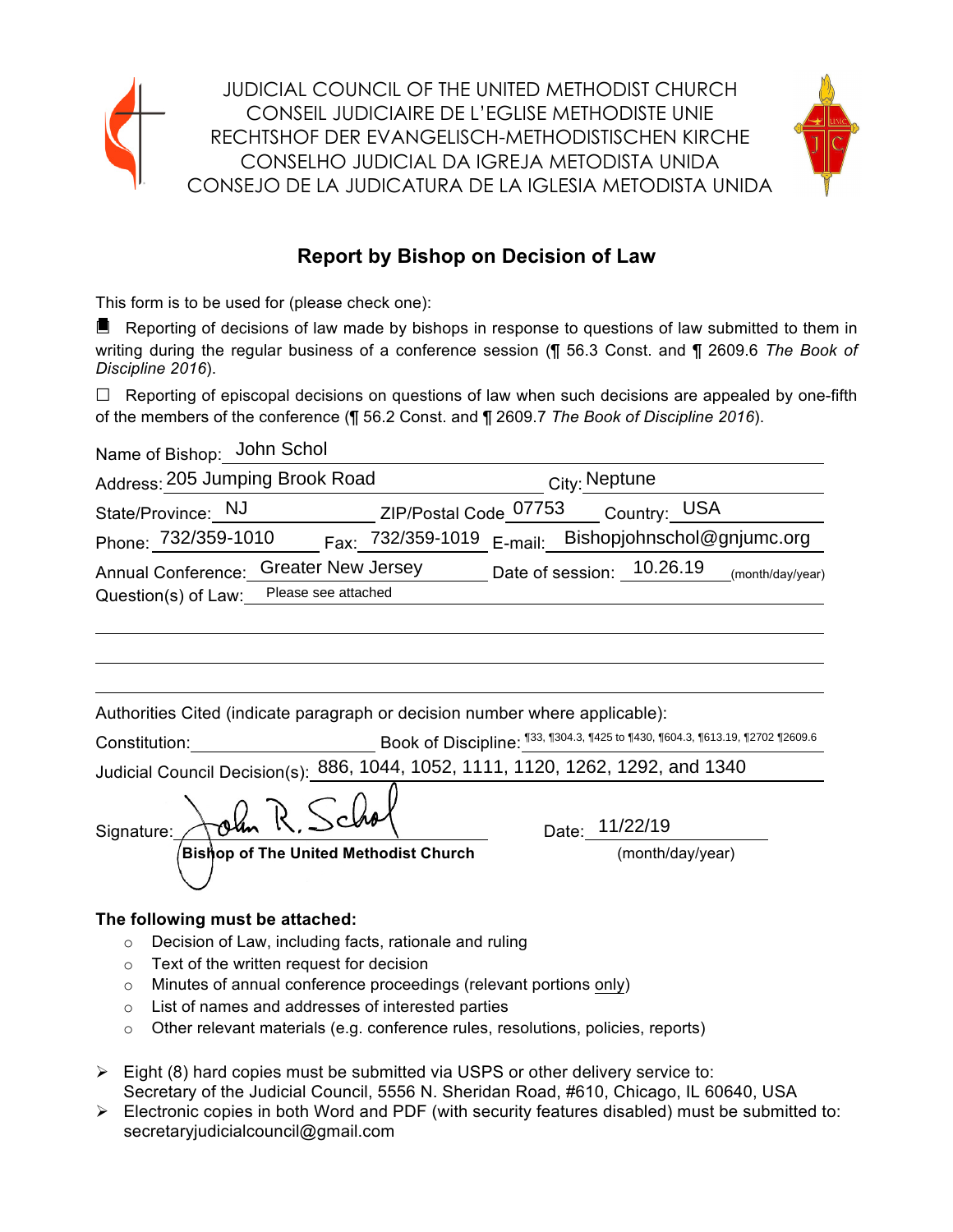# REQUEST FOR A DECISION OF LAW FROM BISHOP JOHN SCHOL

In light of the various paragraphs in *The Book of Discipline* and Judicial Council decisions, including but not limited to those related to ordination, appointments, chargeable offenses, delegation of authority and elsewhere, specifically including but not limited to Paragraphs 33, 304.3, 425 to 430, 604.3, 613.19, and 2702 (both as stated in the 2016 edition of the *Book of Discipline* and amendments which became effective on January 1, 20<del>19</del>20) and in numerous Judicial Council decisions including but not limited to 886, 1044, 1052, 1111, 1120, 1262, 1292, and 1340:

is it permissible for an annual conference to adopt legislation which:

(a) delegates to any committee, bishop, clergy, or local church the right to exercise an option to establish rules under which local churches would be governed regarding matters reserved to the General Conference's legislative actions, such as has been delegated in the legislation of the October 26, 2019 Special Session of the Greater NJ Annual Conference;

(b) under which conference leadership, personnel and assets are utilized in "making available" facilitators and directing conference leadership to "engage" someone to coordinate the development of local church "covenants", as presented in conference legislative action authorizing implementation of some of The Way Forward report recommendations; and

(c) under which conference legislation is adopted which includes a call for the Cabinet to be bound by such local church covenants;

and further, should not the Greater NJ Annual Conference legislation of October 26, 2019 be declared null and void because it is in contradiction with numerous segments of The Book of Discipline, 2016 edition, as amended by the actions of the 2019 Special Session of General Conference?

Submitted by *\_\_\_\_\_\_\_\_creed poque\_\_\_* 

Creed Pogue, Lay Member West Side United Methodist Church 160 Cumberland Avenue Estell Manor, NJ 0319

Special Session of Annual Conference on October 26, 2019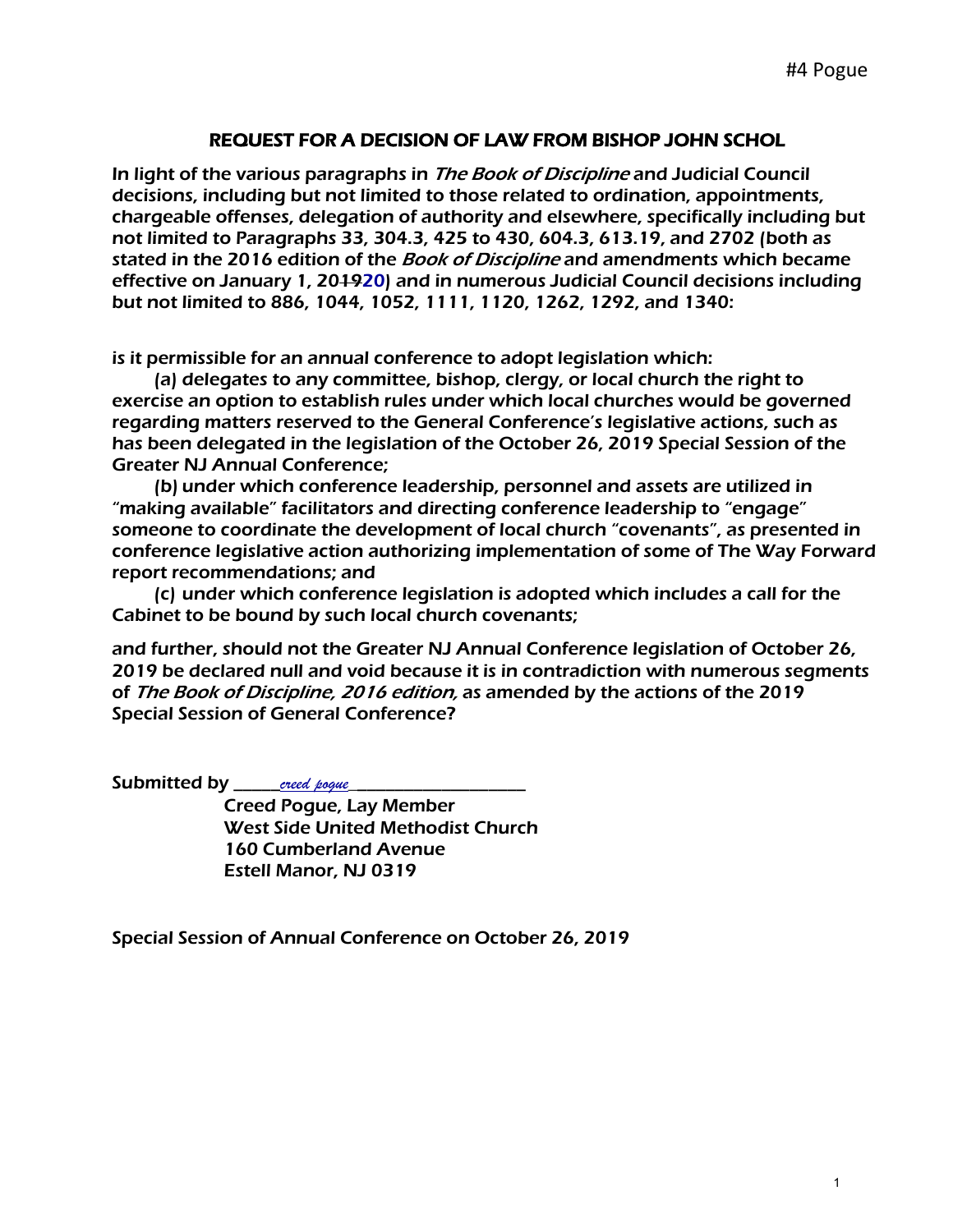The United Methodist Church of Greater New Jersey Decision of Law Request October 26, 2019 John R. Schol, Bishop

#### RULING OF LAW

The Greater New Jersey (GNJ) Way Forward report was shared with the Special Session of the Greater New Jersey Annual Conference (GNJAC), through the pre-conference journal and orally at the conference The report itself was not adopted, approved, rejected, received nor modified by the Annual Conference. It was simply presented as a report and so there was no action that was or could be taken as to whether the report negated, ignored and/or violated The Book of Discipline (2016) as amended at the February 2019 Special Session of the General Conference.

There were 10 recommendations from the GNJ Way Forward Team acted on by the Annual Conference and each one is not only in concert with The Book of Discipline, but there are paragraphs specifically affirming these concepts, except for recommendation #7 which violated The Book of Discipline in that it removes the discretion of the Cabinet to carry out their mandated responsibilities. None of the 10 adopted recommendations established rules for local churches. The Conference regularly provides resources to local churches including people who are trained to facilitate a local church's activities in such areas and not limited to stewardship, conflict resolution, disciple making, mission, small groups, vital congregation and developing new worship services.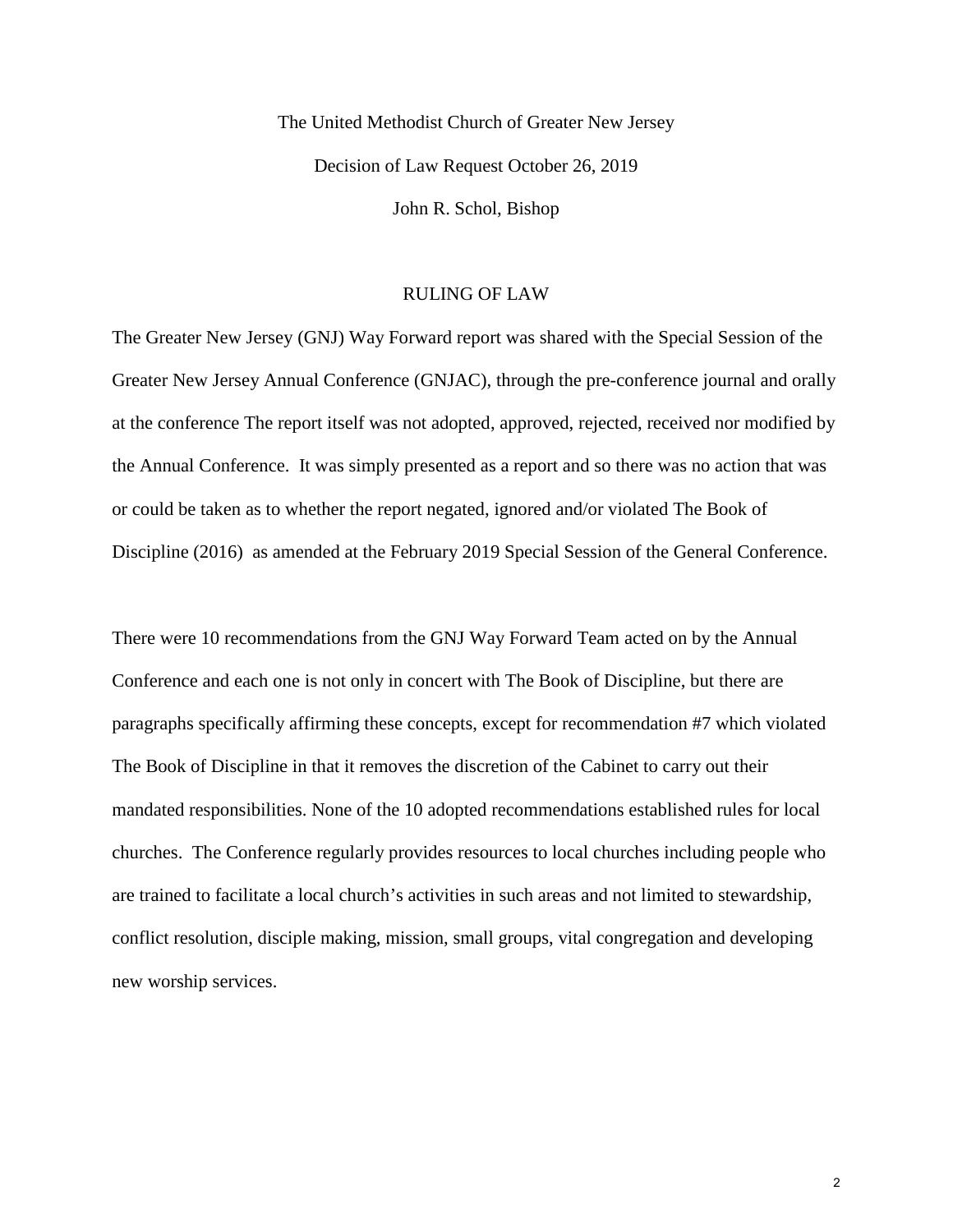#### STATEMENTS OF FACT

At the March 2019 Greater New Jersey Annual Conference Special Session, held to review the actions of the 2019 Special Session of the General Conference, a team was created called the GNJ Way Forward Team which was formed to help GNJAC move forward in light of the tension and confusion which was permeating the United Methodist Church. The team gave a report at the May 2019 Annual Conference and provided updates to the conference after each of their meetings. A Special Session of the Annual Conference was held on October 26, 2019 to hear about the team's work. The Way Forward Team presented a written report in the pre-conference journal and an oral report at the Special Session. No action was taken whatsoever concerning the report itself except for 10 recommendations from the team which were presented for vote by the Annual Conference. These were discussed, two items were amended, and the members of the Conference voted approval.

Just before the conclusion of the conference, several members submitted questions of law for a ruling by the Bishop who received them and indicated he would rule within 30 days. One question of law was as follows:

Request for a Decision of Law from Bishop John Schol (unedited)

In light of the various paragraphs in The Book of Discipline and Judicial Council decisions, including but not limited to those related to ordination, appointments, chargeable offenses, delegation of authority and elsewhere, specifically including but not limited to Paragraphs 33, 304.3, 425 to 430, 604.3, 613.19, and 2702 (both as stated in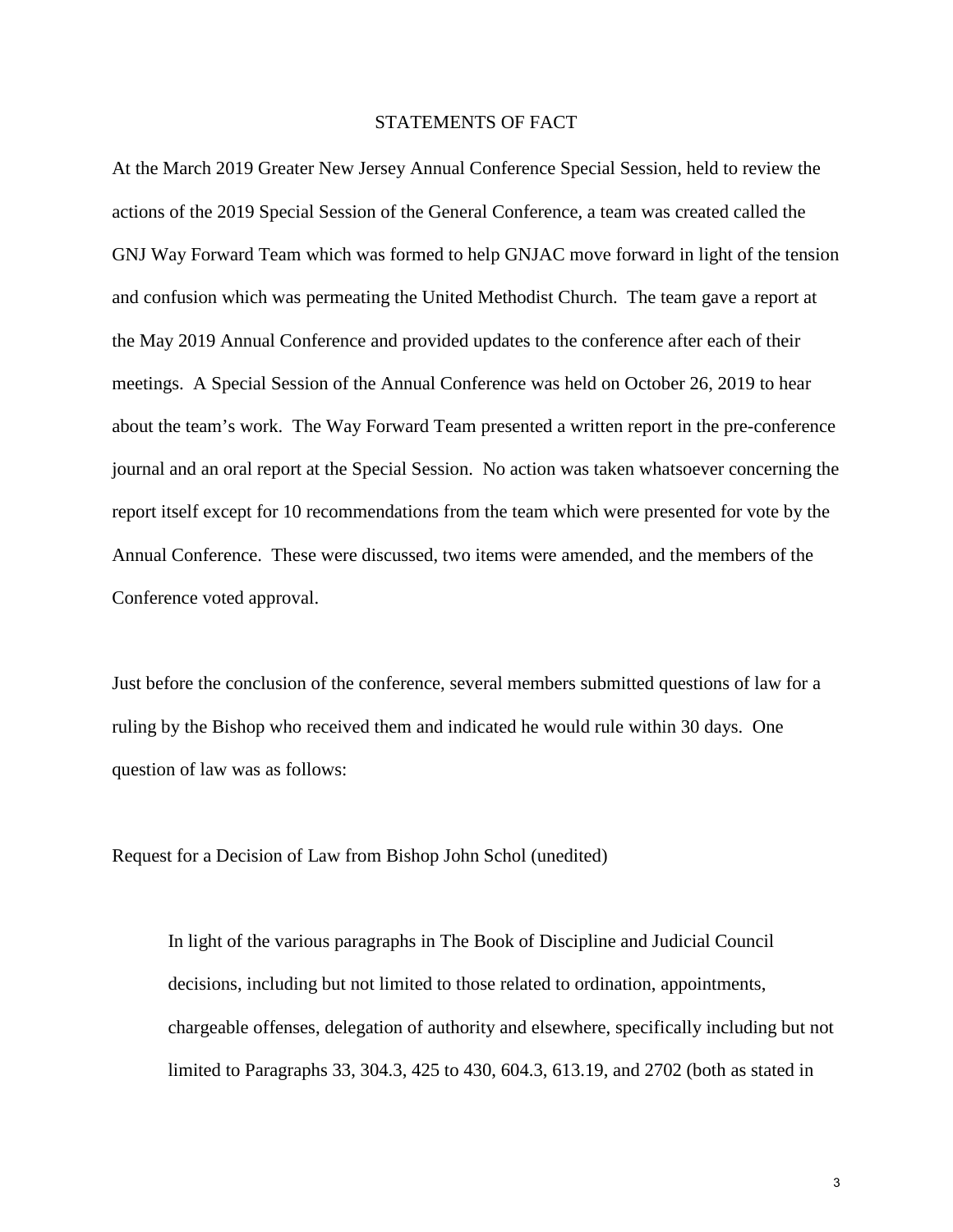the 2016 edition of the Book of Discipline and amendments which became effective on January 1, 201920) and in numerous Judicial Council decisions including but not limited to 886, 1044, 1052, 1111, 1120, 1262, 1292, and 1340:

Is it permissible for an annual conference to adopt legislation which:

(a) delegates to any committee, bishop, clergy, or local church the right to exercise an option to establish rules under which local churches would be governed regarding matters reserved to the General Conference's legislative actions, such as has been delegated in the legislation of the October 26, 2019 Special Session of the Greater NJ Annual Conference;

(b) under which conference leadership, personnel and assets are utilized in "making available" facilitators and directing conference leadership to "engage" someone to coordinate the development of local church "covenants", as presented in conference legislative action authorizing implementation of some of The Way Forward report recommendations; and

(c) under which conference legislation is adopted which includes a call for the Cabinet to be bound by such local church covenants;

and further, should not the Greater NJ Annual Conference legislation of October 26, 2019 be declared null and void because it is in contradiction with numerous segments of The Book of Discipline, 2016 edition, as amended by the actions of the 2019

Special Session of General Conference?

Creed Pogue

Millville - West Side UMC

4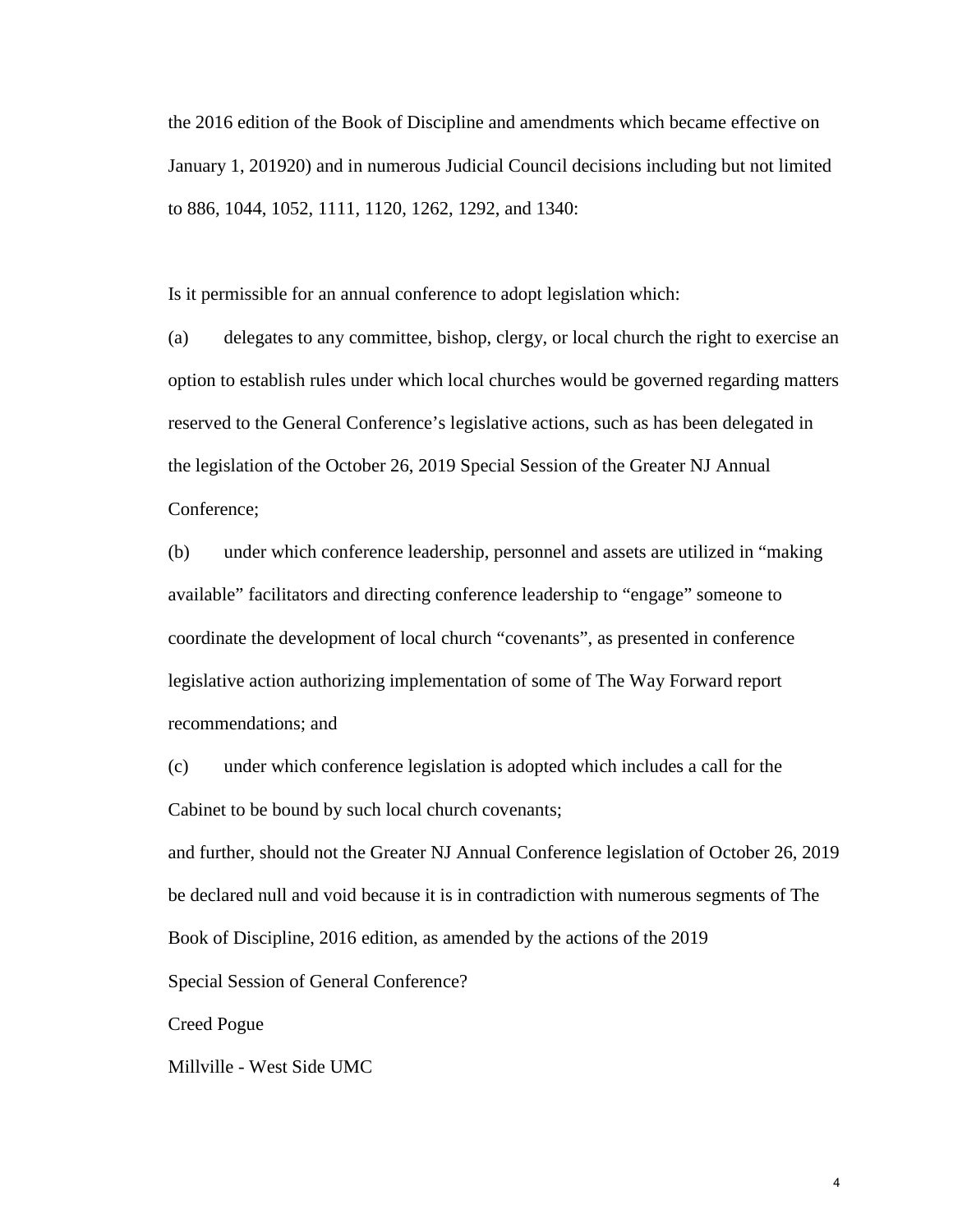#### **JURISDICTION**

The Judicial Council has jurisdiction under ¶ 2609.6 of The Book of Discipline (2016)

#### ANAYLSIS

The only items before the Annual Conference for approval were 10 recommendations which were presented, discussed, modified and approved as follows:

- 1. Continue to resource congregational leaders to make disciples and grow vital congregations to transform the world.
- 2. Shepherd all congregations into the future recognizing our diversity of culture, ethnicity and belief.
- 3. Create sacred space for congregations to thrive in their context.
- 4. Seek to eliminate harm to the people in our communities and congregations.
- 5. Care for youth in our congregations and in our communities, who face discrimination, hatred and harm because of their sexuality and gender identity. Death by suicide is significantly higher among LGBTQ youth than among their heterosexual and cisgender counterparts. The Team calls all congregations to be sensitive and alert to the needs of youth in our congregations and community and to use the resources for LGBTQ youth found at gnjumc.org/protecting-children-and-youth/end-harm-to-youth.
- 6. Make available trained facilitators to assist interested congregations with conversations about ministry with LGBTQ persons and to develop covenants about ministry with the LGBTQ community as well as other missional commitments that empower contextual ministries of justice, mercy and peace.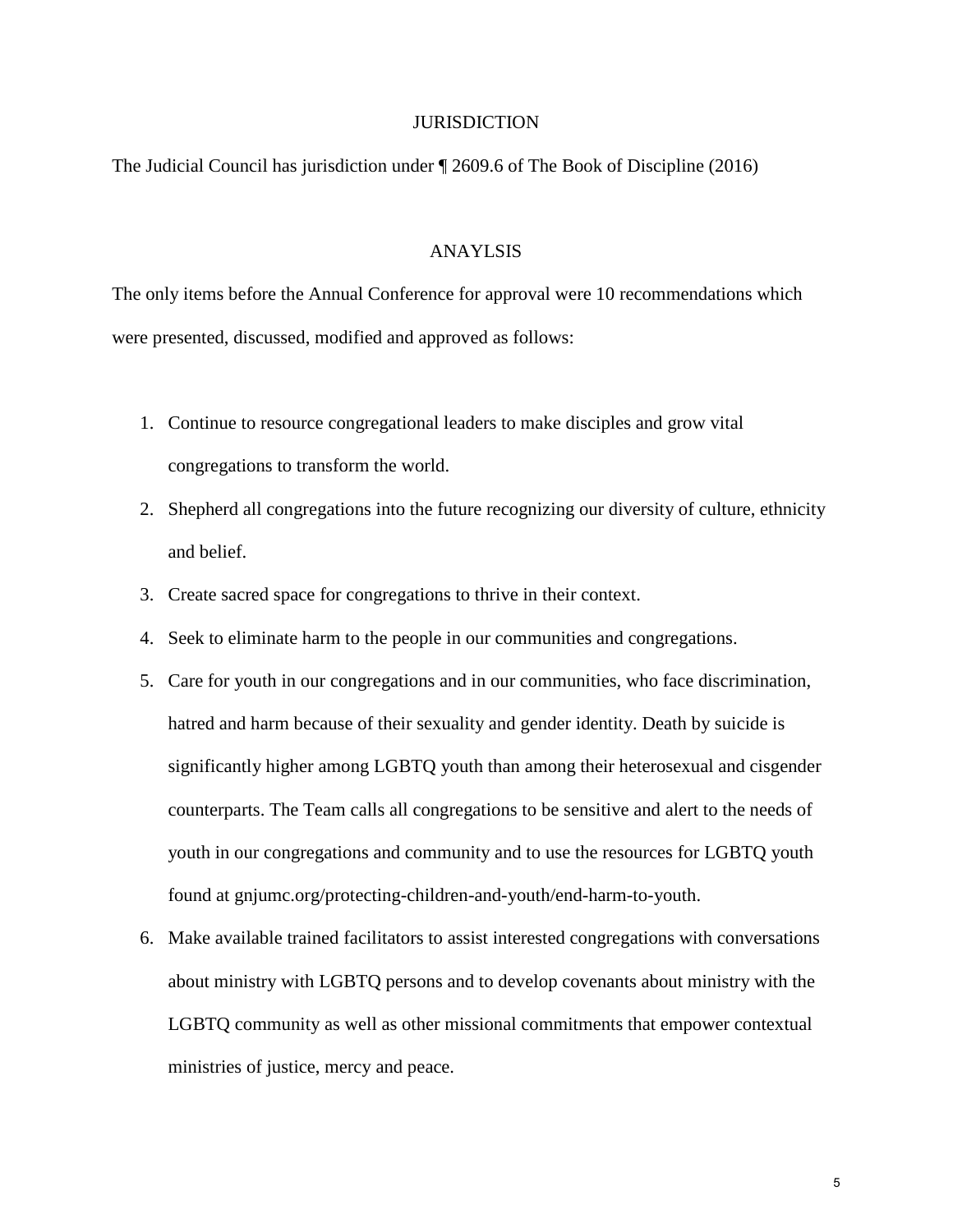- 7. Honor congregational covenants, particularly the cabinet when making appointments and working with congregations.
- 8. Engage someone to coordinate and resource the covenanting process for congregations.
- 9. Make training and coaching available, particularly in congregations where there are differences concerning human sexuality, so that each person can see that others matter just like they do.
- 10. Provide a web page for congregations to communicate that they are a welcoming congregation who affirms the full inclusion of LGBTQ people so that people from the community, especially LGBTQ people, can locate a congregation to worship with and participate in ministry.

Point (a) None of the 10 approved recommendations delegated to any committee, bishop, clergy or local church, the right to exercise an option to establish any rules regarding matters reserved to General Conference legislative action.

Point (b) The Annual Conference regularly provides resources, including facilitators, to help congregations in a variety of ministry areas, such as stewardship, conflict resolution, worship, small groups, vitality, mission and other areas which are provided at the request of the local church. Until such time as covenants are created which could be in violation of The Book of Discipline and Judicial Council rulings, any request for a ruling of law is pre-mature (moot and hypothetical).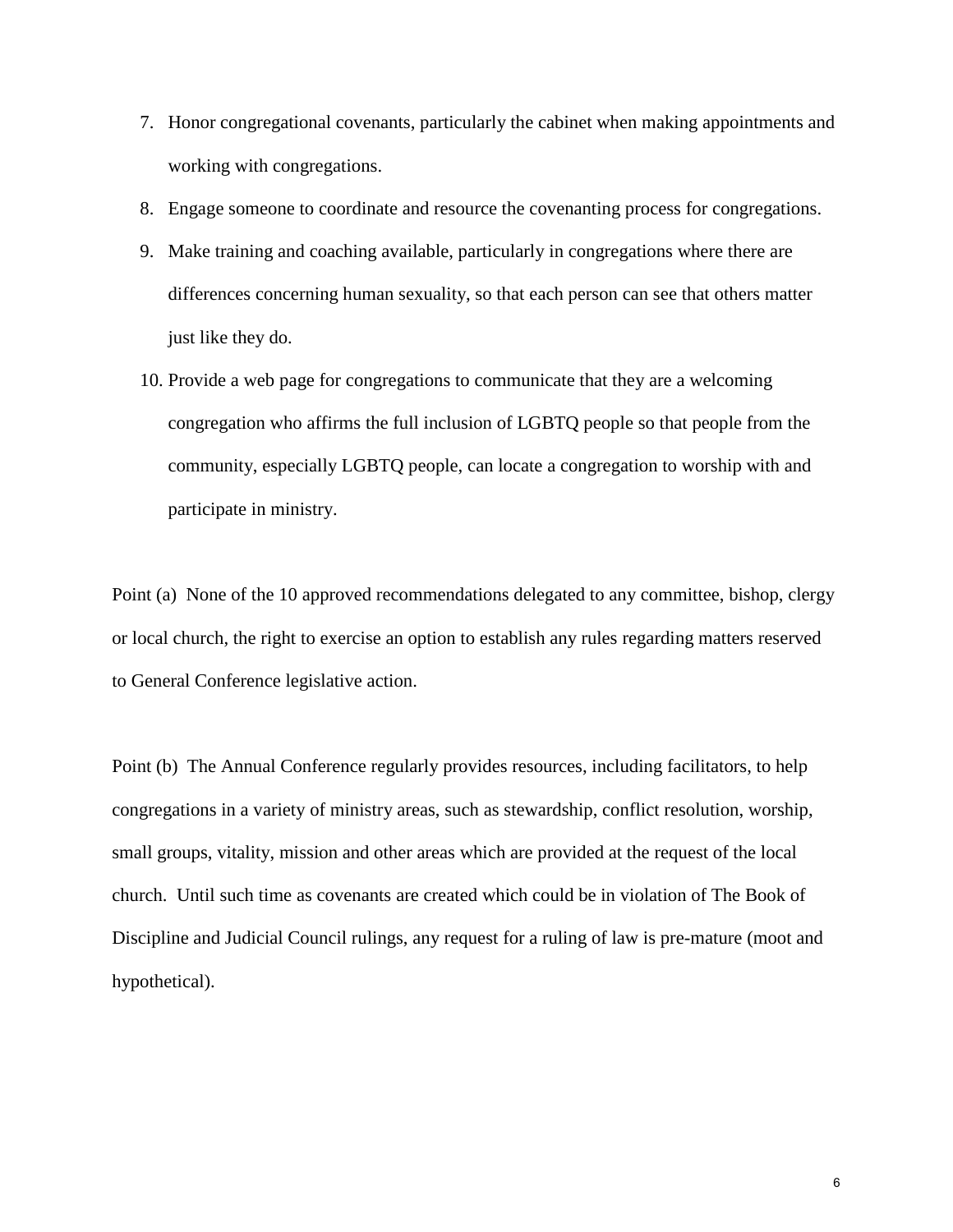Point (c) The part of recommendation #7 which states that the Cabinet shall "honor congregational covenants when making appointments", is in violation of the responsibility and discretion given the Cabinet in ¶ 425 thru 430 and is therefore null and void.

Submitted by: John R. Schol, Bishop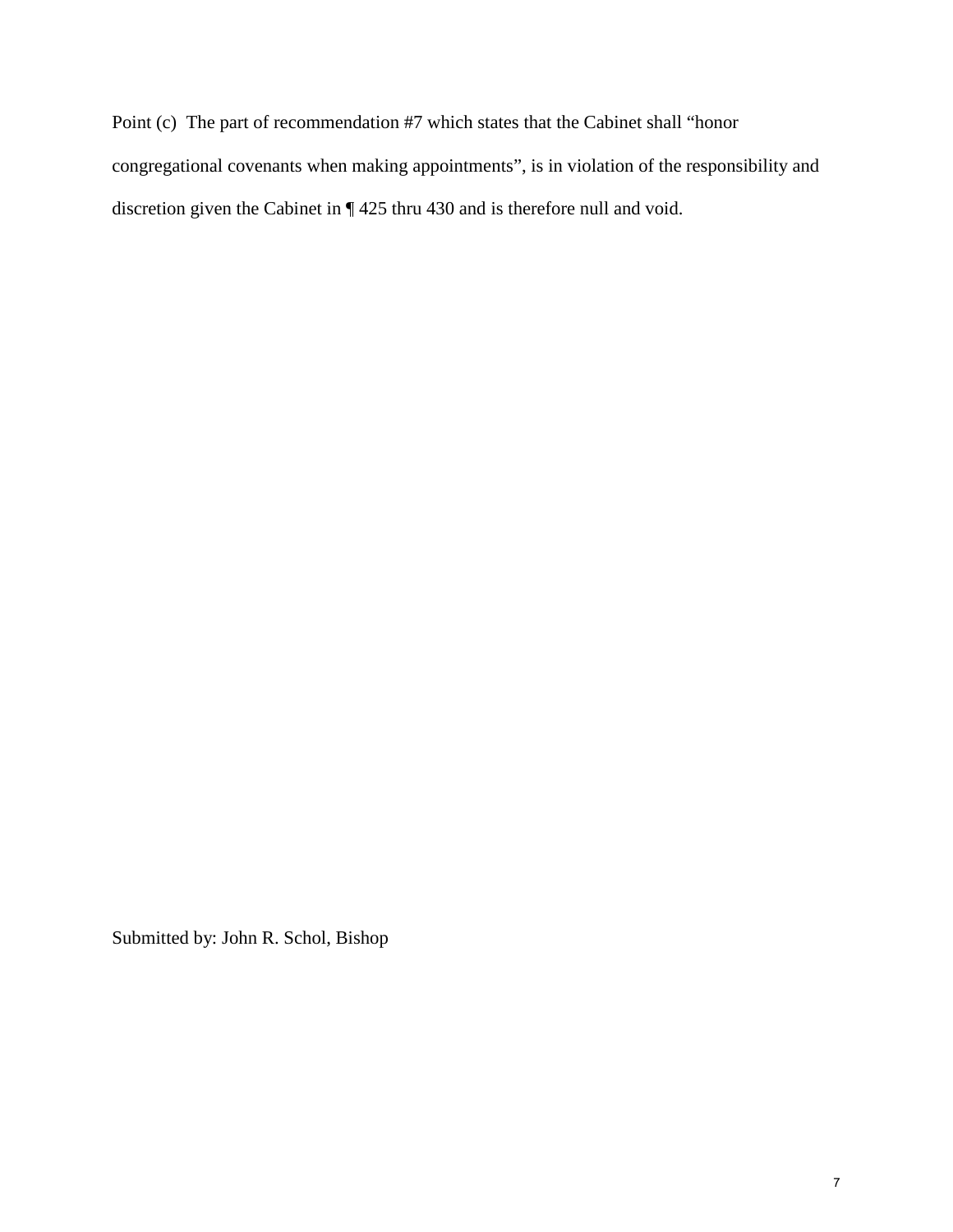# **APPENDIX 1**

GNJ Cabinet Covenant

Our Way Forward Covenant – The GNJ District Superintendents

The District Superintendents of the GNJ are a theologically diverse team that seeks to model what it means to live in community and to carry out our mandate as the church to make disciples of Jesus Christ for the transformation of the world.

As congregations and clergy seek to understand their ministry with the LGBTQ community, we covenant to:

- Focus our efforts to resource pastors and congregations to THRIVE in the mission field.
- Work with each pastor and congregation, realizing our diversity—culturally, ethnically and theologically—so that all may minister with integrity in each unique context and from a sense of calling from our Wesleyan heritage.
- Appoint pastors that align with the congregation's understanding of themselves and their ministry.
- Use congregational and clergy advisory forms and congregational covenants to appoint clergy to align appointments with the beliefs and needs of a congregation and pastor.

As we do this important work, we commit to:

- 1. Guide our clergy and congregations to stay focused on the mission and GNJ strategic plan and goals.
- 2. Respect congregations and clergy in their convictions.
- 3. Give attention to the complexities of culture and ethnicity when discerning matters of human sexuality in making appointments.
- 4. Resource pastors and congregations to grow in intercultural competency.
- 5. Work for faith, hope, love and justice for all with courage and joy.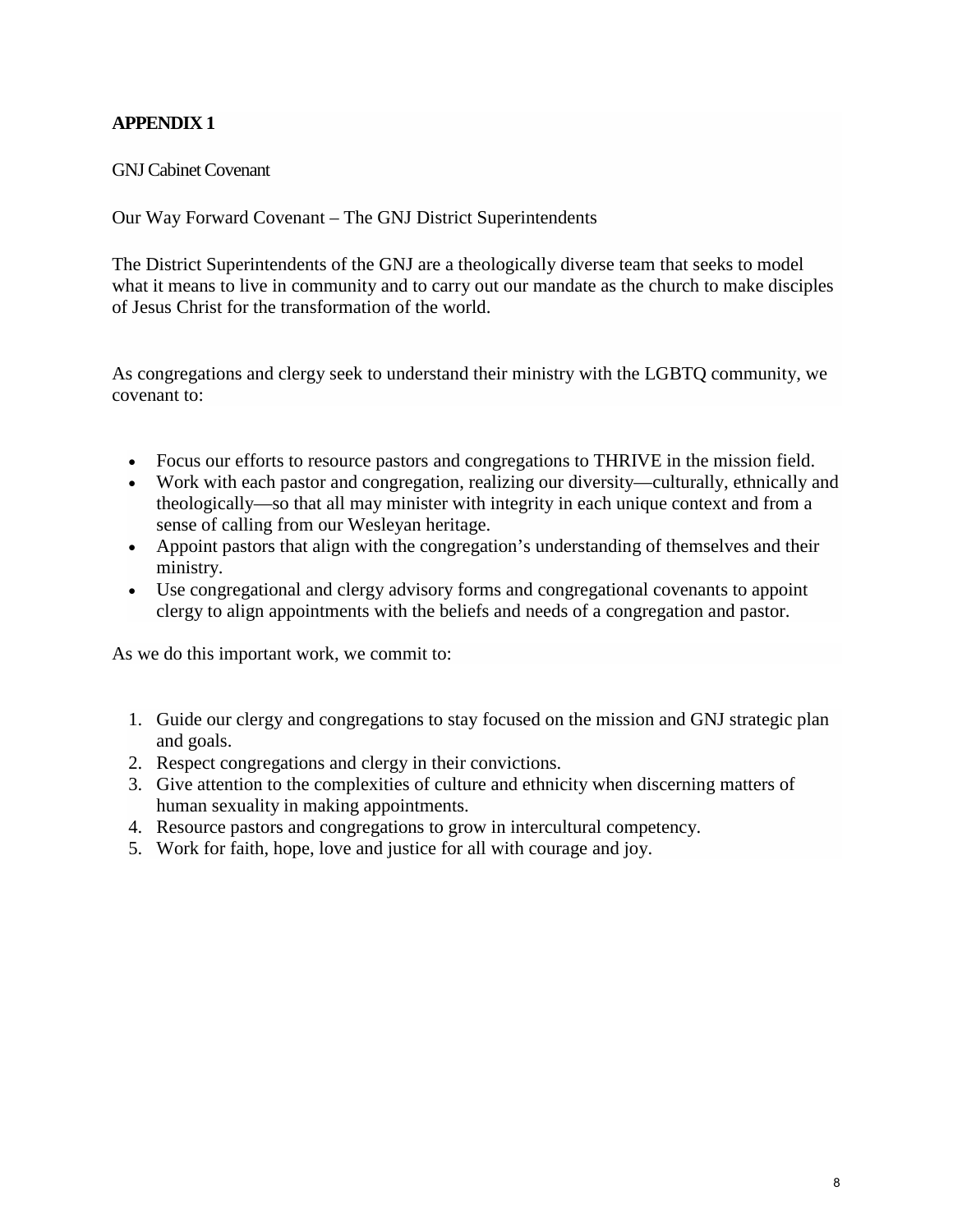# **APPENDIX II**

# Special Session Of Annual Conference Of Greater New Jersey October 26, 2019

Worship

The Conference praise band opened the worship with 'Glory to God' and other praise songs. Genesis 32:22-31 was read, and Rev. Shawn Calendar Hogan, spiritual director of the GNJ Way Forward Team, led a reflective meditation on Jacob's story. She asked each member of Conference to consider where they see themselves in the story. She ended with a quote by Jan Richardson "If the blessing were easy, everyone could claim it. As it is, I am here to tell you that it will take some work".

Bishop Schol began by apologizing about how the May 2019 Annual Conference Session ended. He acknowledged that he introduced concepts and action too quickly, particularly when introducing the new general and jurisdictional delegates.

Bishop Schol led the body through the Prayer of Confession. He then introduced Bishop Cho, retired bishop from the Virginia conference, now pastor of the Calvary Korean Church, East Brunswick, NJ Together they celebrated communion.

Bishop Schol asked the General and Jurisdictional Conference Delegates to stand and led the body in prayer for them.

#### Organizing The Conference

Rev. David Wiley set the bar of the Conference as the last row of seats on the floor. Bishop Schol announced that this would be Rev. Wiley's last 'setting of the bar' and thanked him for his years of service and gifts.

#### Video

Bishop Schol introduced Ashley Wilson as the new Director of Mission. She presented a video on Rise Against Hunger. She presented a challenge to the conference to pack 500,000 meals on March 21, 2020.

#### Business

Bishop Schol began by having the body share with one another one thing that has gone well, one hope for today, and then to pray with our neighbors. He then prayed that we all would be connected to God today, not to an outcome.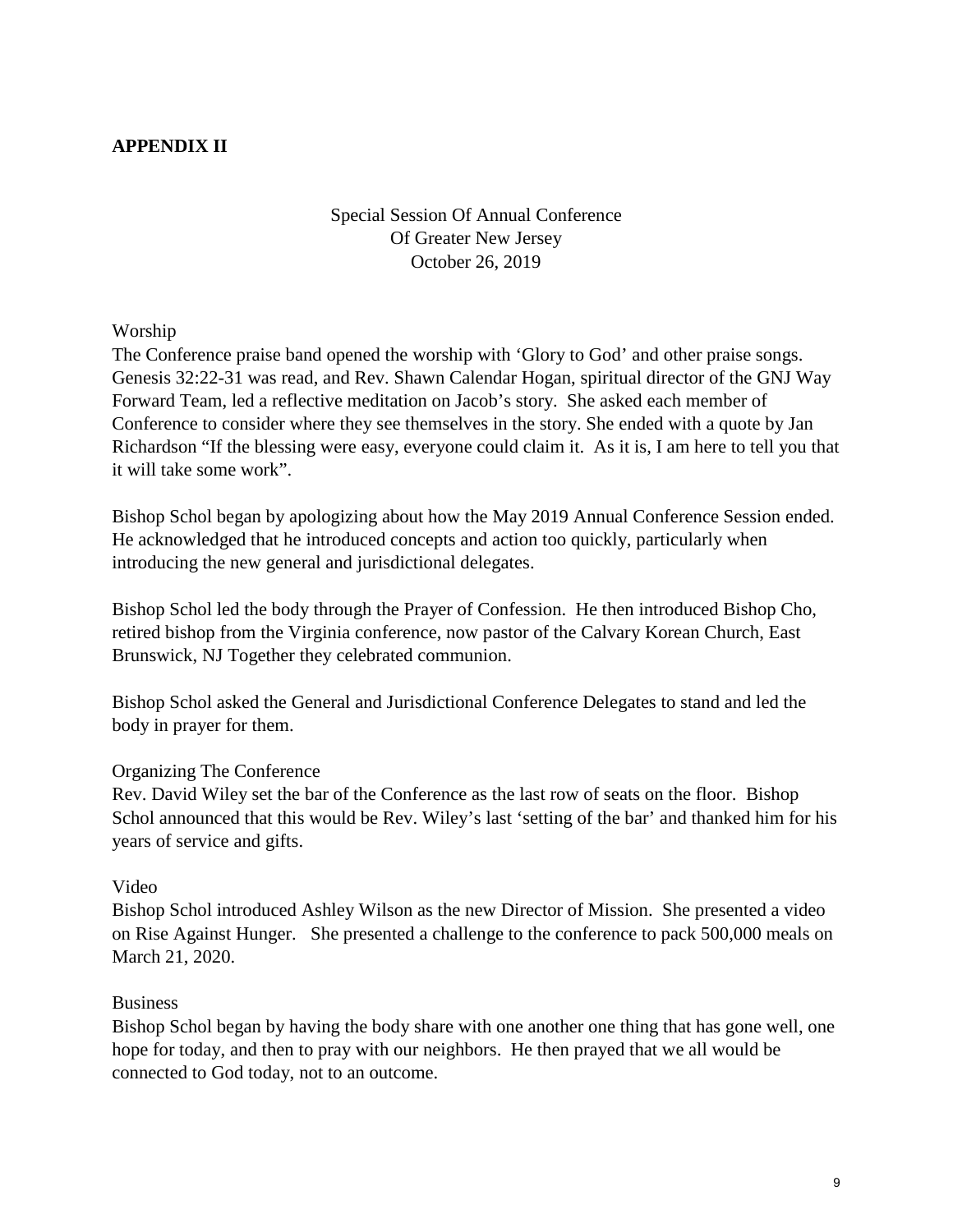Rev. Michelle Ryoo spoke about the power of words, about words that harm and hurt and words that show care. She then read James 3:2, 5-6. She reminded the body of John Wesley's three simple rules which she put this way: Do no harm; do good; and stay in love with God. She also reminded the body of the Book of Resolutions, paragraph 811, on the use of the Biblical language and images that affirm and reflect the longstanding commitment to the inclusiveness and diversity of United Methodists.

Rev. Jessica Winderweedle then taught about how to speak respectfully. She reminded the body that even if you self-identify in a particular way, not everyone is the same. She stated that everyone should realize that there are different ways to interpret scripture. She listed phrases to avoid. She stated that the term 'homosexual lifestyle' is inaccurate since it implies a choice instead of a way of being, and that homosexuality is not an inappropriate lifestyle like drinking. She went on to explain the acronym 'LGBTQ+' and asked that these terms be used. She suggested that the body not use term 'homosexual' as a noun but rather as an adjective.

Bishop Schol invited the GNJ Way Forward Team to come to the dais. Rev. Sang Won Doh, chair of the Way Forward Team, informed the body how often the team met and that the team had determined that it would be best if more than one person presented the report and that it be done in a conversation format.

The first question raised was 'What was your experience being on the Way Forward Team'? Zach Holder responded, 'are we thinking about the young people coming up in the church or are we just going to bail?' Michael Yang answered the same question by saying how important trust was to develop and it developed quickly. Rev. Tom Korkuch discussed the difference between the terms 'agreement to' rather than 'agreement with'. For him this means agreement to a path forward is welcoming people to follow their beliefs instead of agreement with a path forward which forces people to agree with things they don't believe. The next question was why the team changed direction from pilot projects toward covenants. Zach Holder explained that they felt this was more open to blessings and affirming people's feelings. Rev. Korkuch explained that some felt that pilots had a top down authority to them, but with covenants each local church would be empowered to do what they felt led to do and would be able to write it for themselves. Rev. Amanda Hemenetz explained that there was not a decision about how congregations should write their covenant. Rev. Doh explained how covenants are biblical.

Rev. Doh invited Rev. Myna Bethke forward to share a covenant the Cabinet put together to give an idea as to what a covenant could be like. She explained that the Cabinet is a very diverse group on multiple levels and then read their covenant.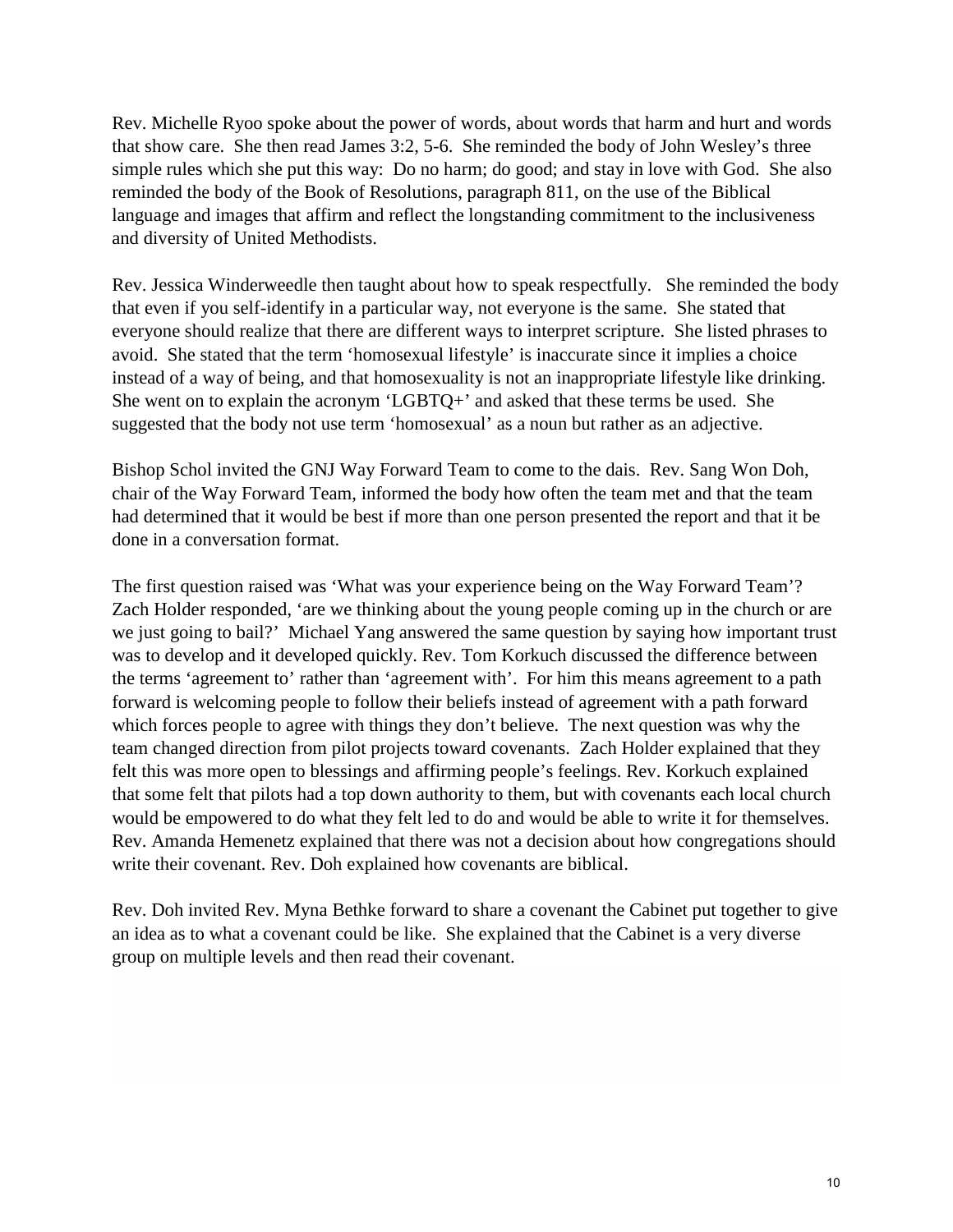### Our Way Forward Covenant – The GNJ District Superintendents

The District Superintendents of the GNJ are a theologically diverse team that seeks to model what it means to live in community and to carry out our mandate as the church to make disciples of Jesus Christ for the transformation of the world.

As congregations and clergy seek to understand their ministry with the LGBTQ community, we covenant to:

- Focus our efforts to resource pastors and congregations to THRIVE in the mission field.
- Work with each pastor and congregation, realizing our diversity—culturally, ethnically and theologically—so that all may minister with integrity in each unique context and from a sense of calling from our Wesleyan heritage.
- Appoint pastors that align with the congregation's understanding of themselves and their ministry.
- Use congregational and clergy advisory forms and congregational covenants to appoint clergy to align appointments with the beliefs and needs of a congregation and pastor.

As we do this important work, we commit to:

- 1. Guide our clergy and congregations to stay focused on the mission and GNJ strategic plan and goals.
- 2. Respect congregations and clergy in their convictions.
- 3. Give attention to the complexities of culture and ethnicity when discerning matters of human sexuality in making appointments.
- 4. Resource pastors and congregations to grow in intercultural competency.
- 5. Work for faith, hope, love and justice for all with courage and joy.

### Episcopal Address

Bishop Schol thanked the GNJ Way Forward Team for all their work and the time they gave to GNJ and the gift they give the church. He shared that his first calling is as a pastor and to be pastoral and a bishop of all. He gave examples of statements shared with him from all different perspectives. He then stated that there is truth to the assertion that if The United Methodist Church had dealt forthrightly with racism and privilege, today we would not marginalize or oppress others and there is mistrust today because we haven't finished the work of privilege and oppression. We have not eliminated racism, sexism and classism in the church, let alone society. He went on to say that in the Shalom community, if one person hurts, every one hurts, and this is the purpose to end discrimination and racism.

Bishop Schol spoke of how trials do not promote or extend grace, how trials create division, pain and harm to the mission and witness of the church. He shared that he would not forward complaints for trial against LGBTQ people who serve the church or those who bless gays and lesbians in marriage. He believes it is the pastoral action to take. The LGBTQ community should not live in fear of what the church will do to them because they pursue their calling or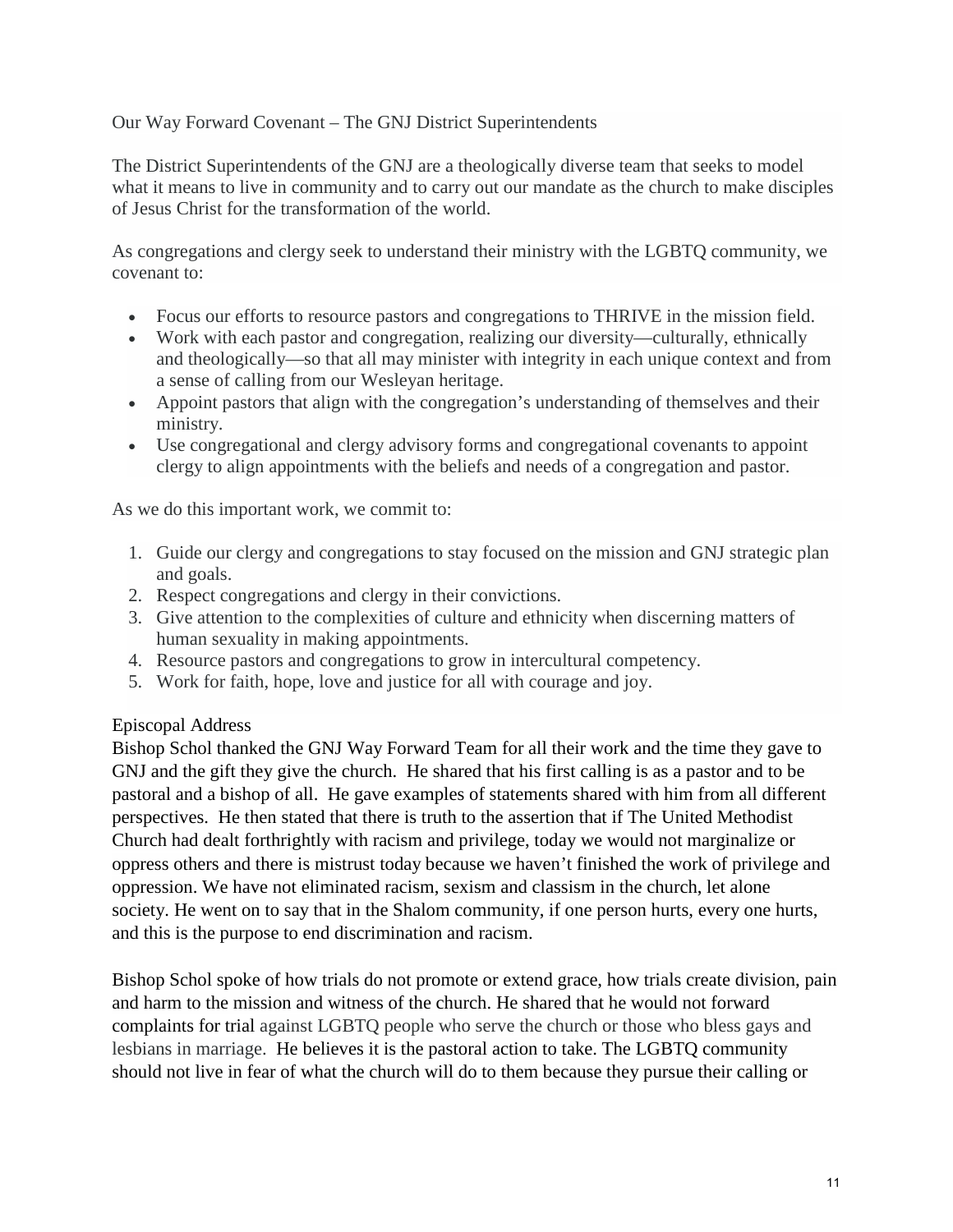because they want to serve people, or because they seek God's blessing because all people are of sacred worth.

He reminded the body that, today, the Way Forward Team is asking for our prayers and space for all our congregations to thrive.

Bishop went on to encourage the body by stating that we can make this work. We can be faithful to God and rely on God to lead us through this time. We can bless our congregations to thrive in ministry. We can create space for congregations to covenant with God to be in ministry with and by LGBTQ persons. We can support congregations who want to have graceful conversations about their calling and convictions. Just as the Council of Jerusalem in Acts 15 gave permission to Paul not to require new gentile Christians to follow all the laws, particularly circumcision, so too we can make way for congregations to create covenants that allow ministry with the LGBTQ community.

Bishop Schol went on to share numerous, historical ways GNJ has engaged change in the past. He stated that time has come again for us to be bold and sensitive, to be courageous and humble, to be convicted and searching. He reminded the body that The Way Forward Team is also calling us to take a courageous and humble step; a bold step and a sensitive step; a step of conviction and a step of searching; a step that recognizes differences among us; a step that says we may not all believe alike, but we can love alike, and we can serve together. "Let the love and service begin with us."

The praise band led the body in singing 'Lord, I Need You'.

Calls to Leadership

Bishop Schol invited the Way Forward Team panel back on the dais to answer questions from the floor.

Rev. Tom Korkuch, chair of BOOM, shared with the body that the BOOM would not inquire into the sexual orientation of any candidate.

There were numerous questions from the members which the panel answered.

### **Motion**

Rev. Sang Won Doh asked the Way Forward Team to stand and thanked them for their work. He then made a motion to approve the ten Calls to Leadership.

### **Amendment**

Rev. Drew Dyson made a motion to add to the original language of item #6 on page six by adding the phrase "as well as other missional commitments that empower contextual ministries of justice, mercy and peace" and insert the word "interested" between the words assist and congregations. The amendment passed.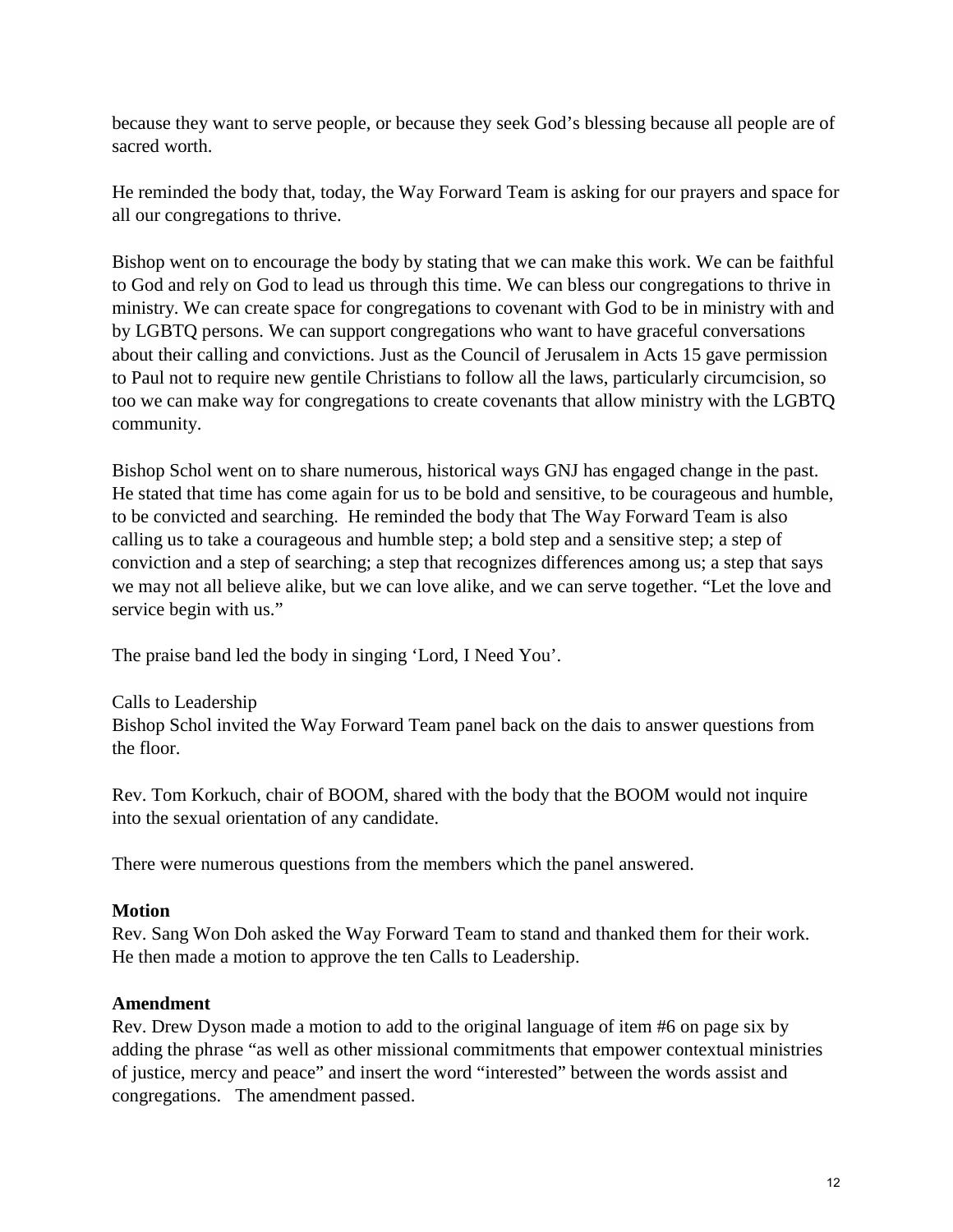#### **Amendment**

Jane Rehmke made a motion to add the words "and cisgender" after the word "heterosexual" to item #5 on page six. The amendment passed.

# **Motion**

Tom O'Hearn made a motion to postpone the vote until the adjournment of the General Conference 2020. The motion did not pass.

After three speeches for and against, Bishop Schol led the body in a moment of prayer before the vote on the amended motion. He then called for a vote. The motion passed.

# Sending And Benediction

Bishop Schol noted the vote that was just taken may make some congregations move forward, but he also acknowledged that this vote may have made some congregations feel marginalized. He praised the Way Forward Team for modeling such diversity with compassion and commitment.

### **Motion**

Rev. Virginia Cetuk made a motion: Be it resolved that the GNJAC affirms Bishop Schol's prayerful declaration that he will not forward for trial any charges arising out the ministry of LGBTQ+ clergy or any clergy persons ministry for the LGBQ+ community. In addition, we affirm the principled decision of the BOOM to disregard sexual orientation or gender identity as a basis for recommending candidates for ministry, and we affirm the spirit-led witness of local churches and clergy who will create covenants for ministry with the LGBTQ+ ministry while recognizing the courageous leadership of churches and pastors who have been engaged in this ministry for years.

### **Motion**

Rev. Derrick Doherty made a motion to postpone the vote on Rev. Cetuk's motion to next Annual Conference. The motion did not pass.

The Cetuk motion passed.

### Decisions of Law

Rev. Dave Wiley read several Requests for Decisions on Questions of Law that were brought forward.

The first two were asked by Rev. Beth Caulfield:

Do the provisions of the Greater New Jersey Way Forward Report, as presented to or modified by this special session of the Greater New Jersey Annual Conference, negate, ignore, and/or violate provisions of the Book of Discipline, including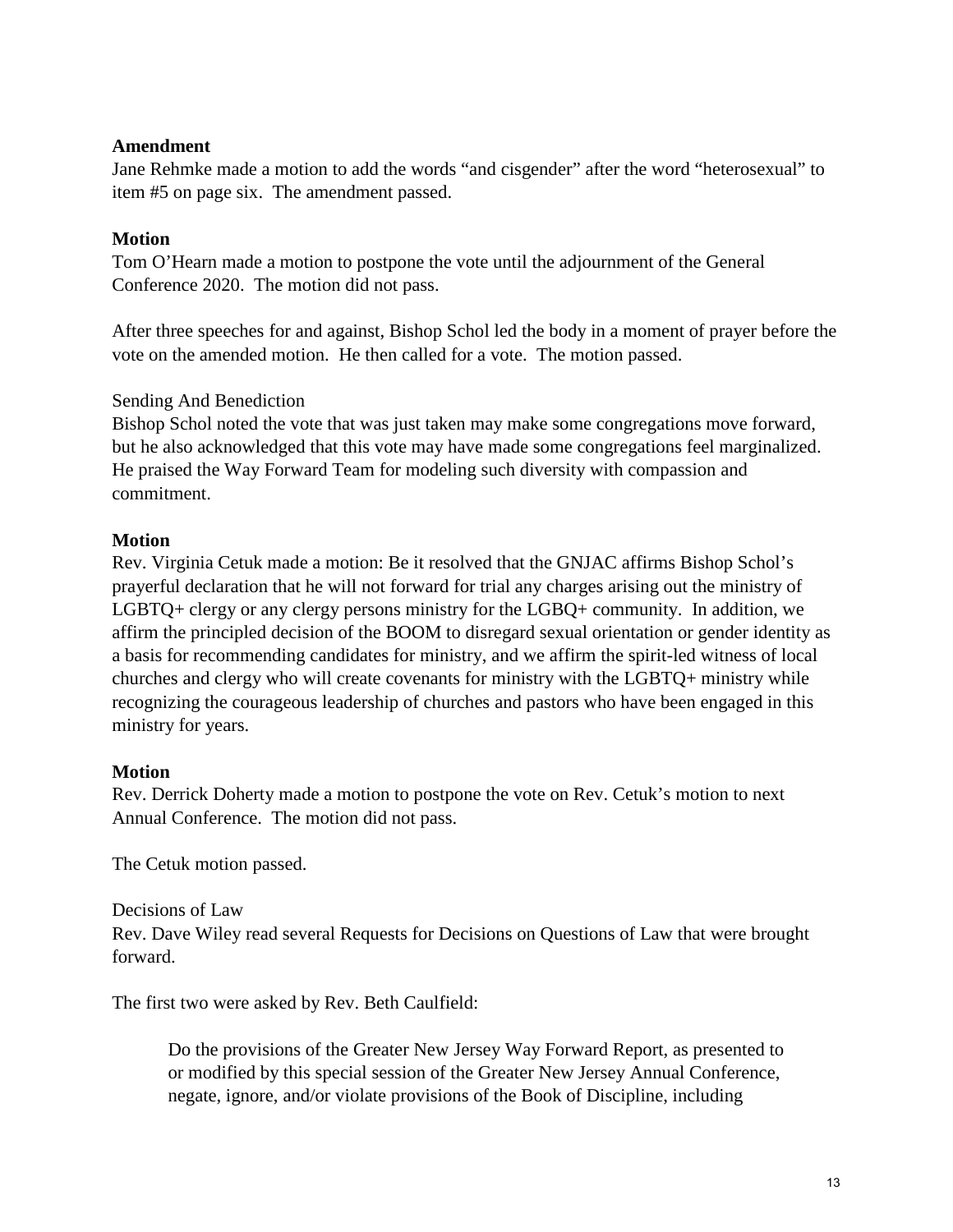those provisions which take effect on January 1, 2020, including, but not limited, to Paragraphs 161G, 304.3, 304.5, 341.6, 362.1(c), 362.1e), 413.3c, 413.3d(i), 415.6, 613.19, 635.1(a), 806.9, 2701.5, 2702.1b, 2706.5.c.3, 2711.3, 2715.10, and thus are the provisions of the Greater New Jersey Way Forward Report, as presented to or modified by this special session of the Greater New Jersey Annual Conference, null and void pursuant to Judicial Council Decision 886?

Can the provisions of the GNJ Way Forward Report, as presented to or modified by this special session of the Greater New Jersey Annual Conference, which have not been nor will be voted on at this special session be implemented without those provisions having been affirmed by the vote of the delegates to a meeting of the Greater New Jersey Annual Conference? See Paragraph 604 of the Book of Discipline.

The third request for a decision of law was asked by Gyuchang Sim:

Does the GNJAC have a power or authority to make a decision for the local churches in the conference that negates, ignores and violates the rules and laws of the United Methodist Church, the provisions in the Book of Discipline, as the report of the GNJ Way Forward Team has presented, modified and passed by the members of the conference at the special session of the GNJAC on October 26, 2019?

Creed Pogue requested two additional Decisions of law. The first:

In light of the various paragraphs in the Book of Discipline and the Judicial Council decisions, including but not limited to those related to ordination, appointments, chargeable offenses, delegation of authority and elsewhere, specifically including but not limited to paragraphs 33, 304.3, 425 to 430, 604.3, 613.19, and 2702 (both as stated in the 2016 edition of the Book of Discipline and amendments which became effective on January 1, 2020) and in numerous Judicial Council decisions including but not limited to 886, 1044, 1052, 1111, 1120, 1262, 1292, and 1340: Is it permissible for an annual conference to adopt legislation which: (a) delegates to any committee, bishop, clergy or local church the right to exercise an option to establish rules under which local churches would be governed regarding matters reserved to the General Conference's legislative actions, such as has been delegated in the legislation of the October 26, 2019 Special Session of the Greater NJ Annual Conference; (b) under which conference leadership, personnel and assets are utilized in "making available" facilitators and directing conference leadership to "engage" someone to coordinate the development of local church "covenants", as presented in conference legislative action authorizing implementation of some of the Way Forward report recommendations; and (c) under which conference legislation is adopted which includes a call for the Cabinet to be bound by such local church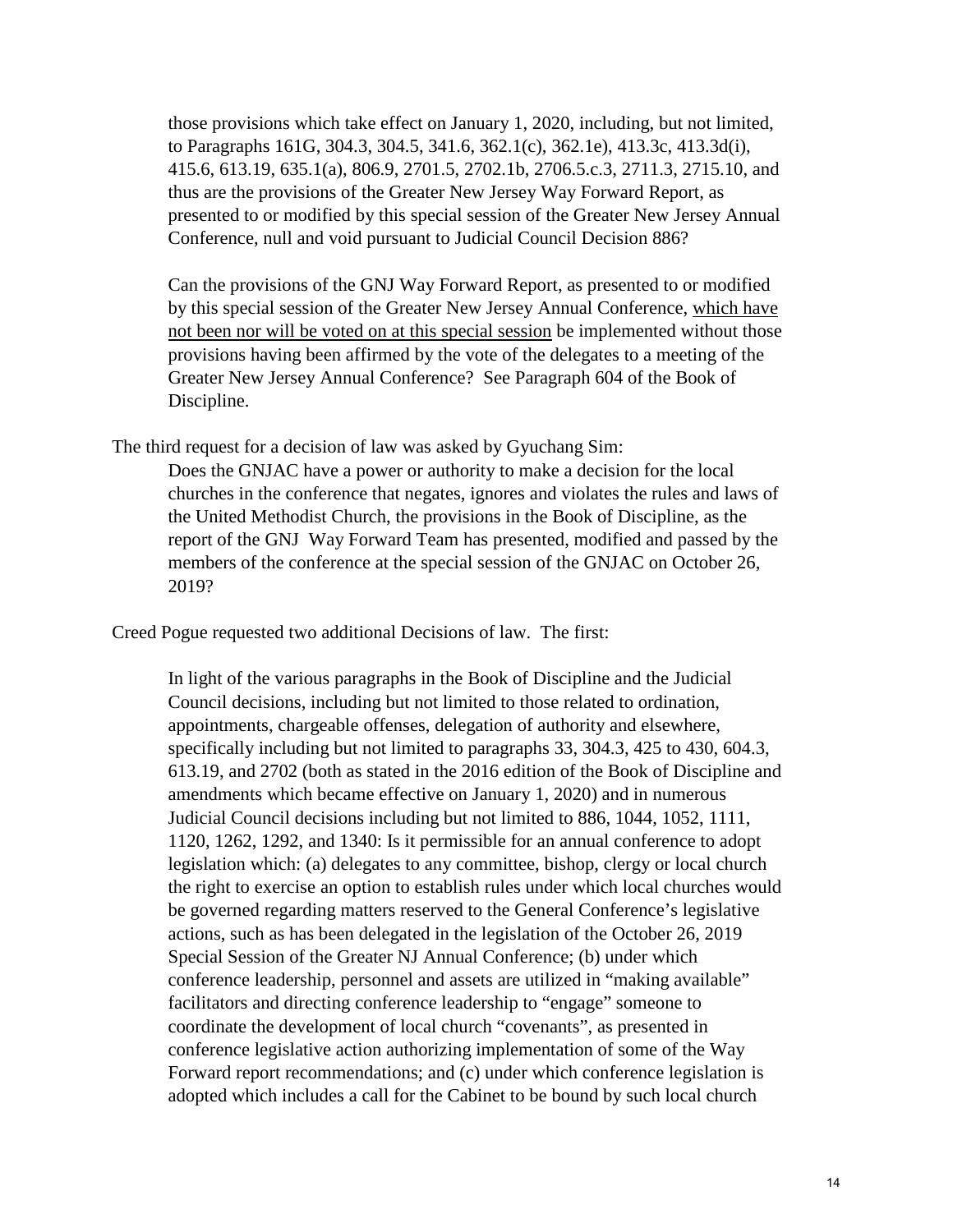covenants; and further, should not the Greater NJ annual Conference legislation of October 26, 2019 be declared null and void because it is in contradiction with numerous segments of the Book of Discipline, 2016 edition, as amended by the actions of the 2019 Special Session of General Conference?

That the Conference's motion to affirm Bishop Schol's declaration that he will not move forward with certain complaints and BOOM's disclosure of their resolution regarding candidates are in violation of multiple paragraphs of the Book of Discipline and Judicial Council decisions.

Bishop Schol announced that he has thirty days to rule on these.

Adjournment Bishop Schol gave the benediction.